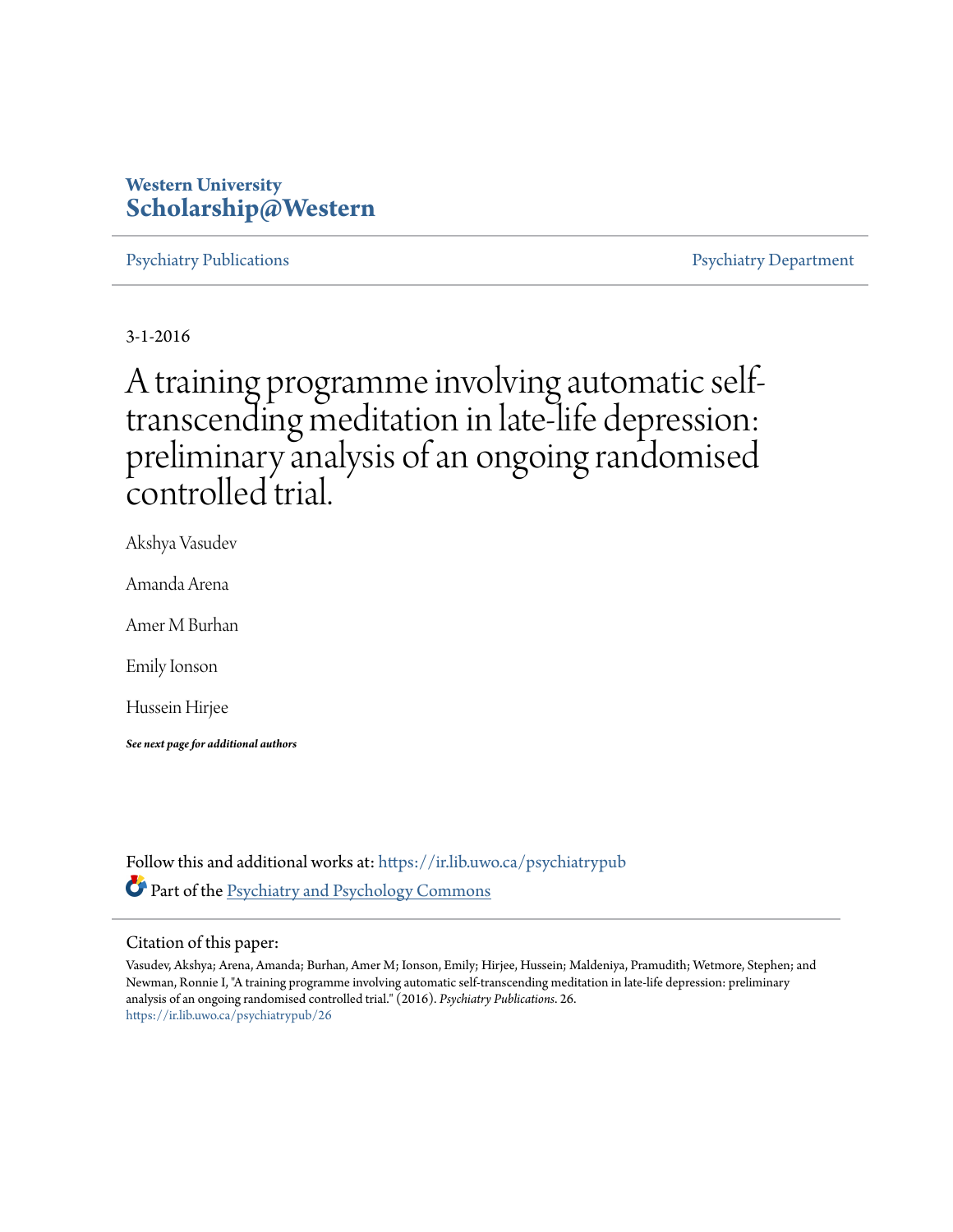# **Authors**

Akshya Vasudev, Amanda Arena, Amer M Burhan, Emily Ionson, Hussein Hirjee, Pramudith Maldeniya, Stephen Wetmore, and Ronnie I Newman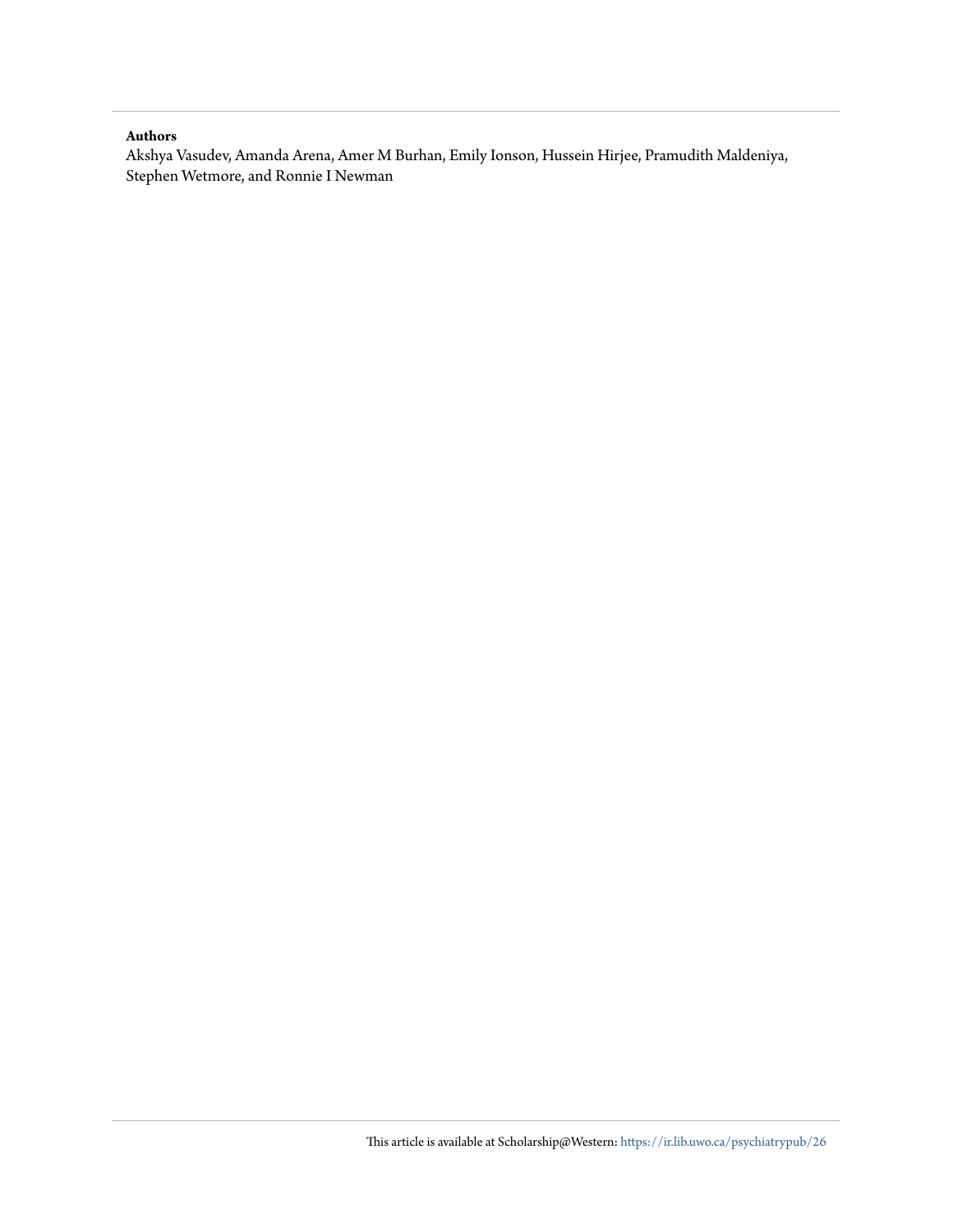# Short report

# A training programme involving automatic self-transcending meditation in late-life depression: preliminary analysis of an ongoing randomised controlled trial

Akshya Vasudev, Amanda Arena, Amer M. Burhan, Emily Ionson, Hussein Hirjee, Pramudith Maldeniya, Stephen Wetmore and Ronnie I. Newman

Late-life depression affects 2–6% of seniors aged 60 years and above. Patients are increasingly embracing nonpharmacological therapies, many of which have not been scientifically evaluated. This study aimed to evaluate a category of meditation, automatic self-transcending meditation (ASTM), in alleviating symptoms of depression when augmenting treatment as usual (NCT02149810). The preliminary results of an ongoing single-blind randomised controlled trial comparing a training programme involving ASTM with a wait-list control indicate that a 12-week ASTM programme may lead to significantly greater reductions in depression and anxiety severity. As such, ASTM may be an effective adjunctive therapy in the treatment of late-life depression.

#### Declaration of interest

R.I.N. is Director of Research and Health Promotion for the Art of Living Foundation, Canada and supervised the staff providing ASTM training.

### Copyright and usage

© The Royal College of Psychiatrists 2016. This is an open access article distributed under the terms of the Creative Commons Non-Commercial, No Derivatives (CC BY-NC-ND) licence.

Major depressive disorder in seniors, described as late-life depression, is a disabling condition afflicting 2–6% of the population over age  $60<sup>1</sup>$  Late-life depression leads to substantial health and economic costs associated with elevated mortality rates caused by cardiovascular episodes and high risk of suicide. $1-2$  $1-2$ Although antidepressants are the mainstay of treatment, the response rate is only  $30-40\%$  $30-40\%$ ,<sup>3</sup> necessitating research on additional non-pharmacological therapies. Automatic self-transcending meditation (ASTM), a class of meditation, warrants further scientific evaluation. ASTM draws attention inward to quiet the mind, and induces physiological and mental relaxation. The practice involves relaxed attention to a specific sound value (mantra); this permits the mind to experience a restful but alert state of consciousness.<sup>[4](#page-5-0)-[6](#page-5-0)</sup>

The aim of this ongoing study is to evaluate the effectiveness of ASTM in alleviating cardiovascular and mood-related symptoms of late-life depression (see Amtul *et al*<sup>[7](#page-5-0)</sup> for the complete study protocol). This report presents the preliminary results of adding ASTM to treatment-as-usual (TAU) on affective symptoms of late-life depression; an analysis of cardiovascular and affective symptoms post-ASTM training will be available upon study completion.

# Method

Fifty-one participants 60–85 years of age enrolled in the study ([Fig. 1\)](#page-3-0). This ongoing single-blind (assessor-blind) RCT compares the addition of a 12-week training programme of ASTM to a TAU wait-list group.

In our evaluation of ASTM for alleviating affective symptoms of depression, the Hamilton Depression Rating Scale 17-item version  $(HAM-D17)^8$  $(HAM-D17)^8$  was set as the primary outcome measure. Geriatric Depression Scale (GDS),<sup>[9](#page-5-0)</sup> Geriatric Anxiety Inventory (GAI),<sup>[10](#page-5-0)</sup> Clinical Global Impression (CGI),<sup>[11](#page-5-0)</sup> Quality of Life Profile Seniors Version (QOLSV),<sup>[12](#page-5-0)</sup> Toronto Side Effects Scale (TSES)<sup>[13](#page-5-0)</sup> and the Physical Activity Scale for the Elderly (PASE)<sup>[14](#page-5-0)</sup> scores were considered secondary measures. Participants were recruited from primary and secondary health centres in London, Ontario, Canada; additionally, advertisements were placed in community centres. Individuals interested in the study were screened as per inclusion and exclusion criteria (see below). Referring physicians were masked to treatment allocations to minimise bias. Experimental methods were approved by the University of Western Ontario's Research Ethics Board.

# Inclusion and exclusion criteria

Potential participants completed an eligibility assessment upon which the following criteria were met: participants were 60–85 years of age with a diagnosis of mild-to-moderate MDD due to either unipolar depression or bipolar disorder; participant had a current HAMD-17 score of 8–22; of good general physical health; able to sit comfortably for 30–45 min without any major pain or discomfort; have sufficient hearing to follow verbal instructions when the eyes are closed; and willing to attend 75% of follow-up appointments as an out-patient.

The following were exclusion criteria for the study: a diagnosis of stroke, transient ischaemic attack, heart disease or a seizure in the past year; head injury within the past 6 months; score less than 24 on the Mini-Mental State Examination; experiencing thoughts of suicide at any stage of the study; other significant mental health diagnoses. Additionally, individuals who practised any type of meditation, mindfulness or breathing techniques regularly or who were participating in similar studies did not qualify.

### Treatment allocation and assessments

Participants were allocated with equal probability to the ASTM or TAU study arms using online randomisation software.<sup>[15](#page-5-0)</sup> The randomisation list was secured by a technician not directly involved in the research, ensuring concealment of allocation from assessors. The ASTM programme provided Sahaj Samadhi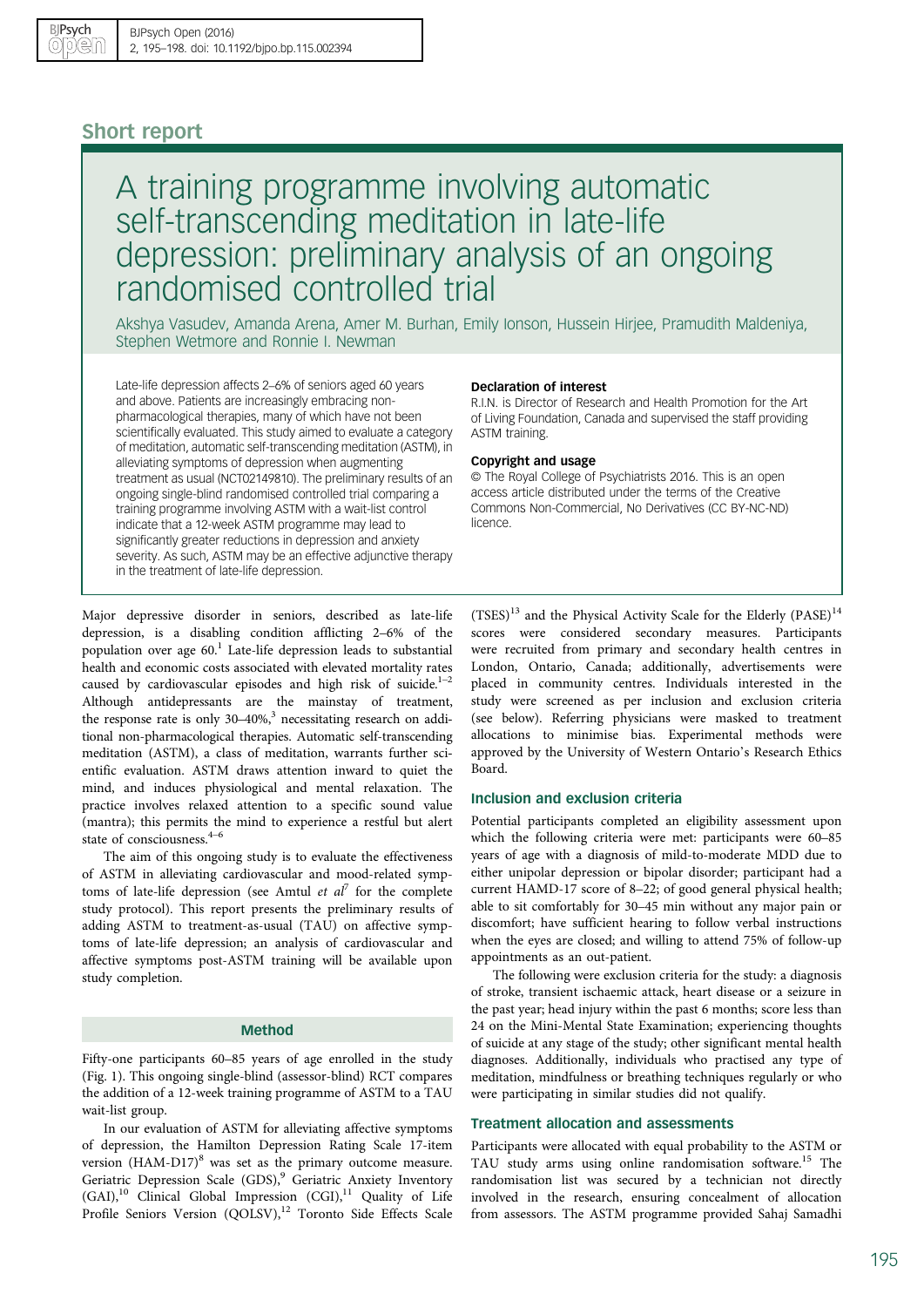<span id="page-3-0"></span>

# Fig. 1 CONSORT diagram

Meditation, taught by a certified instructor from the Art of Living Foundation. It took place in groups of 3–8 participants on 4 consecutive days (2 h/day), followed by 11 one-hour weekly 'reinforcement' sessions. Participants were asked to independently practise ASTM 20 min twice a day and to attend 75% of reinforcement sessions.

Individuals in the TAU arm continued their existing treatments, including antidepressants and/or psychotherapy, and were offered the 4-day meditation training 12 weeks after the inclusion.

All participants attended monthly assessments during the study, where the aforementioned scales were administered by a trained rater, and any change in medication was documented.

| Table 1 Selected demographic data                                                                                                                                                                                                                                                                                                            |              |                    |       |
|----------------------------------------------------------------------------------------------------------------------------------------------------------------------------------------------------------------------------------------------------------------------------------------------------------------------------------------------|--------------|--------------------|-------|
|                                                                                                                                                                                                                                                                                                                                              | <b>ASTM</b>  | TAU P              |       |
| Age $(s.d.)$                                                                                                                                                                                                                                                                                                                                 | 68.33 (6.12) | 66.95 (6.31) 0.471 | 0.47' |
| Gender                                                                                                                                                                                                                                                                                                                                       |              |                    |       |
| Female                                                                                                                                                                                                                                                                                                                                       | 14           | 18                 | 0.058 |
| Male                                                                                                                                                                                                                                                                                                                                         | 11           | 4                  |       |
| Demographic data were collected for all participants who completed baseline. The<br>mean age between treatment arms was not significantly different as assessed by a<br>two-tailed t-test $\alpha$ =0.05. The gender distribution was not significantly different<br>between treatment arms as assessed by a chi-square test $\alpha$ =0.05. |              |                    |       |

### Results

Data are available from 47 participants (4 were excluded after baseline data collection and last observation was carried forward for all analyses). Participant demographics are presented in Table 1.

[Figure 2a](#page-4-0) presents mean HAM-D17 scores for each study arm. Baseline HAM-D scores were comparable between the groups (ASTM mean HAM-D score=14.5, s.d.=4.3; TAU mean HAM-D score=15.7, s.d.=4.2). In the first 4 weeks, HAM-D scores on average decreased by 3.3 points and 1.2 points in the ASTM and TAU groups, respectively. At the end of 12 weeks, 50% of ASTM participants achieved remission (defined as HAM-D17 score <8, ASTM mean HAM-D=9.2, s.d.=4.3); only 9% of TAU participants achieved remission (TAU mean HAM-D score=14.5, s.d.=4.8).

A 2×4 repeated-measures ANOVA with a Greenhouse–Geisser correction identified significant changes in HAM-D17 score over the 1[2](#page-5-0)-week period ( $F(2.489, 112.027) = 14.986, P < 0.001, \eta_p^2 = 0.250$ ). Importantly, there was a significant interaction between HAM-D score and condition, with ASTM participants demonstrating the largest reductions in depression severity over time (F(2.489, 11[2](#page-5-0).027)=5.178, P<0.05,  $\eta_p^2$ =0.103). There was also a significant main effect of condition,  $F(1, 45)=8.240$  $F(1, 45)=8.240$  $F(1, 45)=8.240$ ,  $P<0.05$ ,  $\eta_p^2=0.155$ .

[Figures 2b and 2c s](#page-4-0)how scores on the GDS and GAI findings respectively. For both scales, 2×4 repeated-measures ANOVA identified significant changes in score over time (GDS: F(2.507,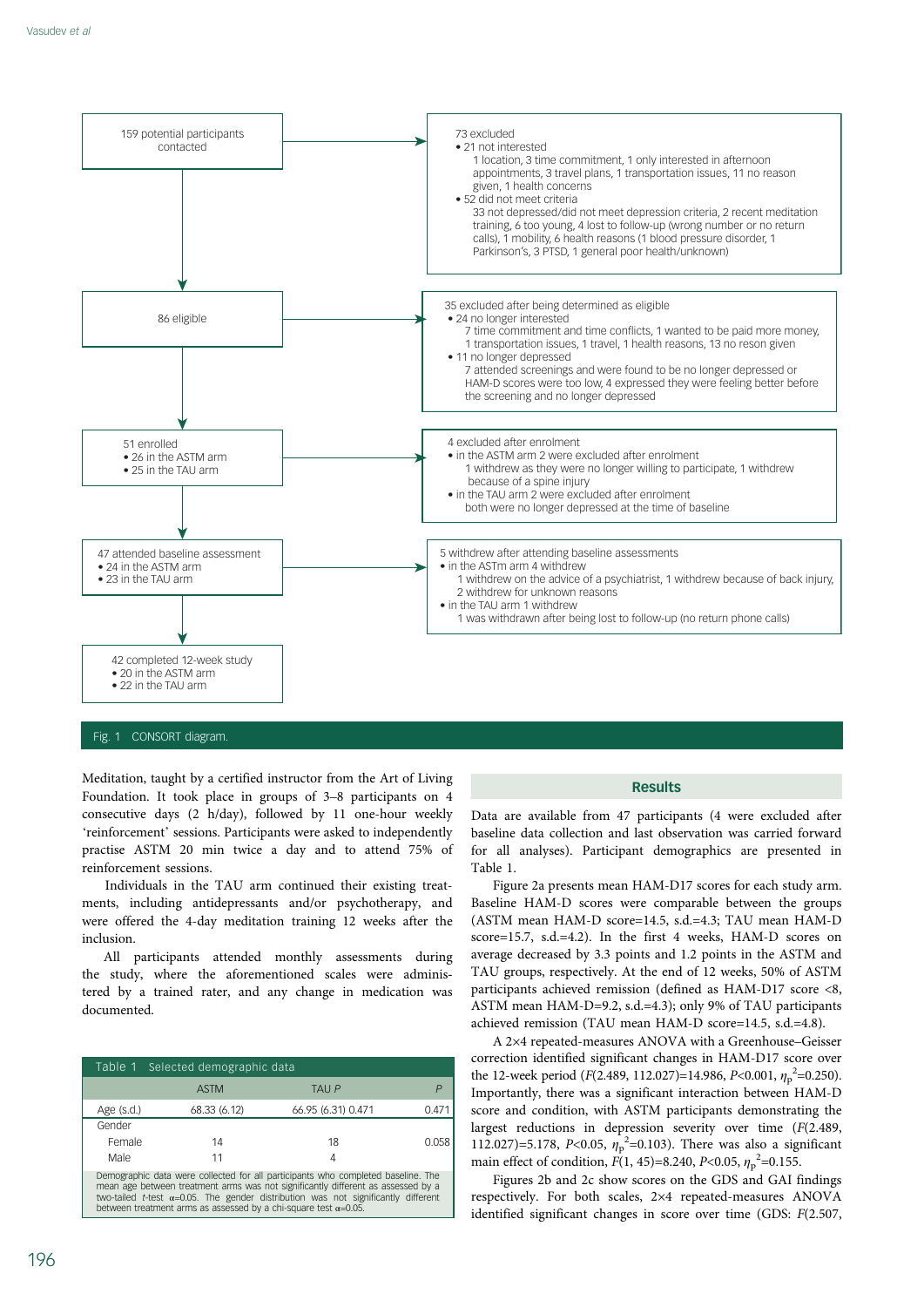<span id="page-4-0"></span>

Fig. 2 (a) Mean HAM-D17 score for ASTM and TAU study arms presented at each assessment interval. (b) Mean self-rated GDS score. (c) Mean self-rated GAI score. Error bars represent ±1 s.e.m.

11[2](#page-5-0).834)=7.073, P=0.001,  $\eta_p^2$ =0.136; GAI: F(2.414, 108.614) =5.413, P<0.05,  $\eta_p^2$  $\eta_p^2$ =0.107), as well as interactions between score and condition (GDS: F([2](#page-5-0).507, 112.834)= 2.970, P<0.05,  $\eta_p^2$ =0.062; GAI:  $F(2.414, 108.614)=2.946, P<0.05, \eta_p^2=0.061$  $F(2.414, 108.614)=2.946, P<0.05, \eta_p^2=0.061$  $F(2.414, 108.614)=2.946, P<0.05, \eta_p^2=0.061$ ).

The CGI-I scale indicated a significant effect of study arm, with ASTM participants improving through the study  $(F(1, 45)=8.137,$ P<0.001,  $\eta_p^2$  $\eta_p^2$ =0.153). There was also a significant score over time  $(F(2.218, 99.797)=123.924, P<0.001, \eta_p^2=0.734)$  $(F(2.218, 99.797)=123.924, P<0.001, \eta_p^2=0.734)$  $(F(2.218, 99.797)=123.924, P<0.001, \eta_p^2=0.734)$  and a CGI-I score x condition interaction ( $F(1, 45) = 19.422$  $F(1, 45) = 19.422$  $F(1, 45) = 19.422$ ,  $P < 0.001$ ,  $\eta_p^2 = 0.153$ ).

QOLSV scores improved over time  $(F(3, 135)=4.032, P<0.05,$  $\eta_p^2$  $\eta_p^2$ =0.082), regardless of treatment arm, with no significant between-subjects differences.

There were no demonstrable physical activity level changes or perceived side-effects as measured by PASE and TSES, respectively.

#### **Discussion**

Preliminary results suggest that ASTM in addition to existing treatments reduces depression and anxiety severity, compared with treatment with antidepressants and/or psychotherapies only. This study is ongoing, and completion is expected in 2016.

Late-life depression-specific standardised and validated observerrated and self-rated outcome measures ensured reliability and generalisability of our data. Preliminary results suggest physical activity level did not mediate ASTM group improvement. Consonant with numerous studies of ASTM in both psychiatric $16-19$  $16-19$  $16-19$ and non-clinical populations, $20,21$  neither the frequency nor the severity of potential adverse events, measured by the TSES, suggests ASTM was unsafe. Like previous ASTM studies, $22$ compliance was high, and the mean dropout rate was 17.6% (22.2% in ASTM arm and 12.5% in TAU), with no dropouts related to adverse events (see Fig. 1).

Clinicians should remain cognisant of meditation categories (e.g. concentration, open monitoring and ASTM) and their indications for specific mental health conditions. Of these, mindfulness has been found effective for relapse prevention in populations with depression;[23](#page-5-0) its efficacy as a treatment for depression remains equivocal. $24$  The present study provides insight into the applicability of a less frequently utilised, yet highly promising meditation category for the treatment of late-life depression.

A study limitation is the comparison of the ASTM training programme with a wait-list control. Ideally, ASTM would be compared with an active control that is similar in format (i.e. group setting, regular contact with a trainer) and time commitment. However this study's aim was to assess whether this technique and associated programme provided any additional benefit compared with TAU. We took measures to reduce risk of bias in this study: assessors were masked to allocation; intention-to-treat analysis was used; the results for all mental health measures have been reported. This study is not free of selection or performance biases, and such biases are difficult to reduce in such an RCT. Future research should focus on comparing this technique with active controls such as mindfulness meditation and cognitive behavioural therapy, so as to disentangle the potential confounding effects of social inclusion or performance bias from any specific benefits of the ASTM technique itself.

These preliminary results demonstrate that an ASTM training programme shows great promise as an adjunctive treatment for late-life depression.